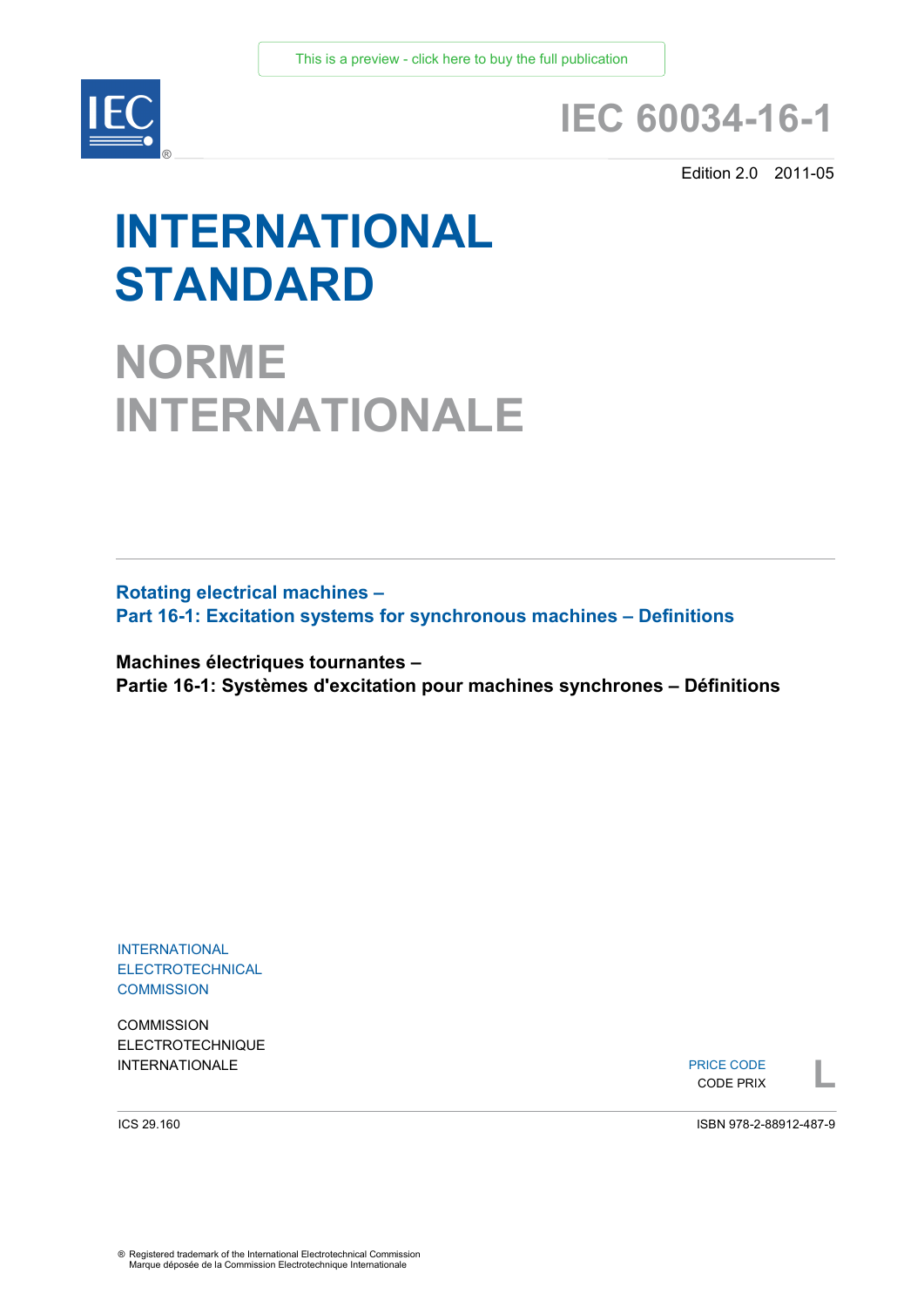$-2-$ 

# **CONTENTS**

| 2 |  |  |  |  |
|---|--|--|--|--|
|   |  |  |  |  |
|   |  |  |  |  |
|   |  |  |  |  |
|   |  |  |  |  |
|   |  |  |  |  |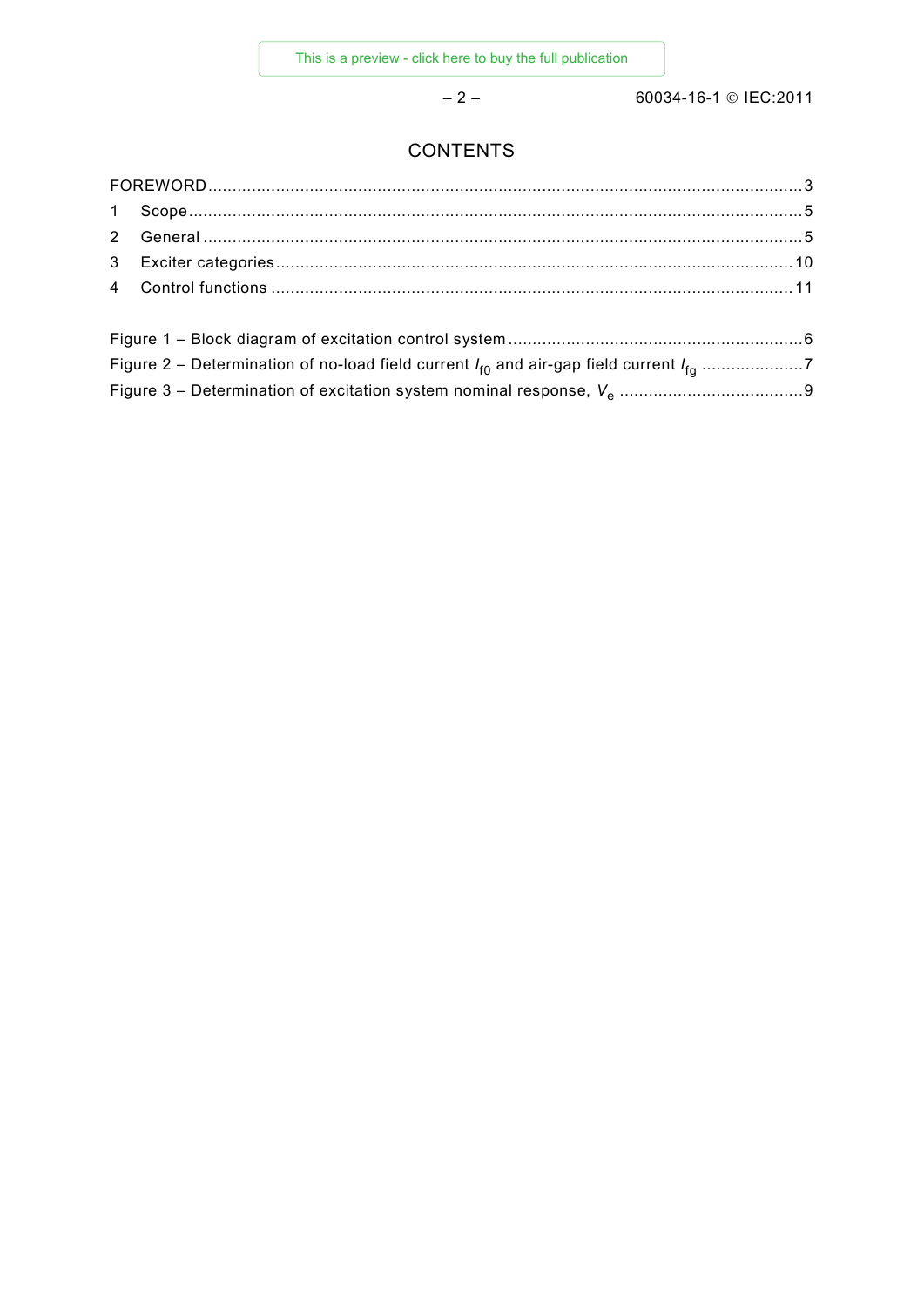$60034-16-1$  © IFC:2011 – 3 –

# INTERNATIONAL ELECTROTECHNICAL COMMISSION \_\_\_\_\_\_\_\_\_\_\_\_

#### **ROTATING ELECTRICAL MACHINES –**

# **Part 16-1: Excitation systems for synchronous machines – Definitions**

#### FOREWORD

- 1) The International Electrotechnical Commission (IEC) is a worldwide organization for standardization comprising all national electrotechnical committees (IEC National Committees). The object of IEC is to promote international co-operation on all questions concerning standardization in the electrical and electronic fields. To this end and in addition to other activities, IEC publishes International Standards, Technical Specifications, Technical Reports, Publicly Available Specifications (PAS) and Guides (hereafter referred to as "IEC Publication(s)"). Their preparation is entrusted to technical committees; any IEC National Committee interested in the subject dealt with may participate in this preparatory work. International, governmental and nongovernmental organizations liaising with the IEC also participate in this preparation. IEC collaborates closely with the International Organization for Standardization (ISO) in accordance with conditions determined by agreement between the two organizations.
- 2) The formal decisions or agreements of IEC on technical matters express, as nearly as possible, an international consensus of opinion on the relevant subjects since each technical committee has representation from all interested IEC National Committees.
- 3) IEC Publications have the form of recommendations for international use and are accepted by IEC National Committees in that sense. While all reasonable efforts are made to ensure that the technical content of IEC Publications is accurate, IEC cannot be held responsible for the way in which they are used or for any misinterpretation by any end user.
- 4) In order to promote international uniformity, IEC National Committees undertake to apply IEC Publications transparently to the maximum extent possible in their national and regional publications. Any divergence between any IEC Publication and the corresponding national or regional publication shall be clearly indicated in the latter.
- 5) IEC itself does not provide any attestation of conformity. Independent certification bodies provide conformity assessment services and, in some areas, access to IEC marks of conformity. IEC is not responsible for any services carried out by independent certification bodies.
- 6) All users should ensure that they have the latest edition of this publication.
- 7) No liability shall attach to IEC or its directors, employees, servants or agents including individual experts and members of its technical committees and IEC National Committees for any personal injury, property damage or other damage of any nature whatsoever, whether direct or indirect, or for costs (including legal fees) and expenses arising out of the publication, use of, or reliance upon, this IEC Publication or any other IEC Publications.
- 8) Attention is drawn to the Normative references cited in this publication. Use of the referenced publications is indispensable for the correct application of this publication.
- 9) Attention is drawn to the possibility that some of the elements of this IEC Publication may be the subject of patent rights. IEC shall not be held responsible for identifying any or all such patent rights.

International Standard IEC 60034-16-1 has been prepared by IEC technical committee 2: Rotating machinery.

This second edition cancels and replaces the first edition, issued in 1991, and constitutes a technical revision.

The major technical changes with regard to the previous edition are as follows:

| <b>Clause</b><br>or.<br>subclause | Change                                                 |  |
|-----------------------------------|--------------------------------------------------------|--|
| 2.1.1                             | Additional definition for digital excitation system    |  |
| 2.1.2                             | Additional definition for reversible excitation system |  |

2.3 Edited definition of excitation control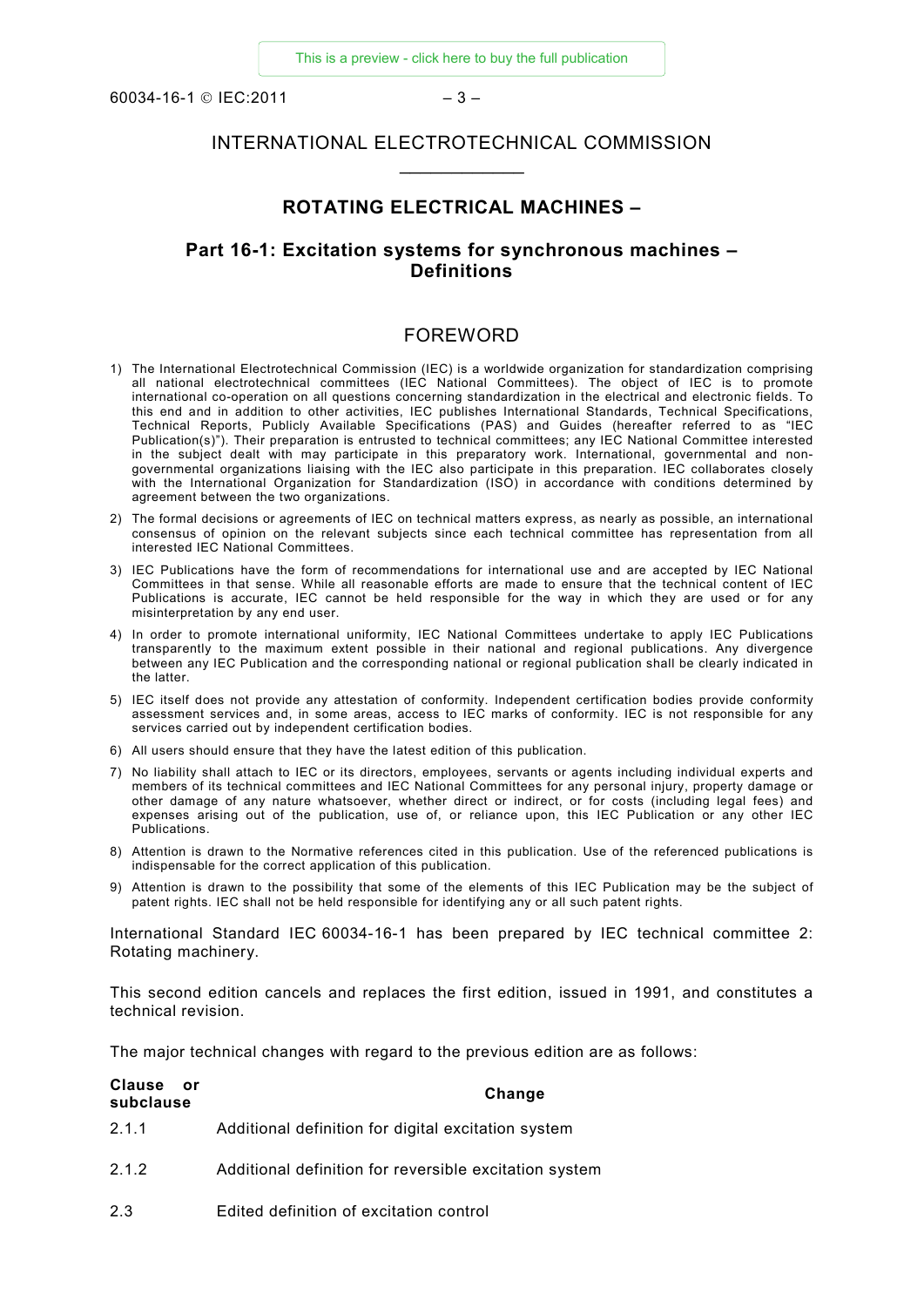$-4 - 60034 - 16 - 1 \odot 1EC:2011$ 

- 2.4 Additional definition for excitation control system. Added block diagram of excitation control system
- 2.17 Additional definition for excitation system negative ceiling voltage *U*<sup>n</sup>
- 2.19 Edited definition of excitation system on-load ceiling voltage  $U_{\text{pl}}$
- 2.20 Additional definition for excitation system on-load negative ceiling voltage U<sub>nl</sub>
- 2.22 Additional definition for excitation system voltage response time
- 2.23 Additional definition for high initial response excitation system
- 3.1 Edited definition of rotating exciter
- 3.1.2 Edited definition of AC exciter
- 3.2.3 Additional definition for auxiliary winding source static exciter
- 3.3 Additional definition for pilot exciter
- 4.1 to 4.7 Edited definitions of control functions

The text of this standard is based on the following documents:

| CDV        | Report on voting |
|------------|------------------|
| 2/1598/CDV | 2/1617/RVC       |

Full information on the voting for the approval of this standard can be found in the report on voting indicated in the above table.

This publication has been drafted in accordance with the ISO/IEC Directives, Part 2.

NOTE A table of cross-references of all IEC TC 2 publications can be found on the IEC TC 2 dashboard on the IEC website.

The committee has decided that the contents of this publication will remain unchanged until the stability date indicated on the IEC web site under "http://webstore.iec.ch" in the data related to the specific publication. At this date, the publication will be

- reconfirmed,
- withdrawn,
- replaced by a revised edition, or
- amended.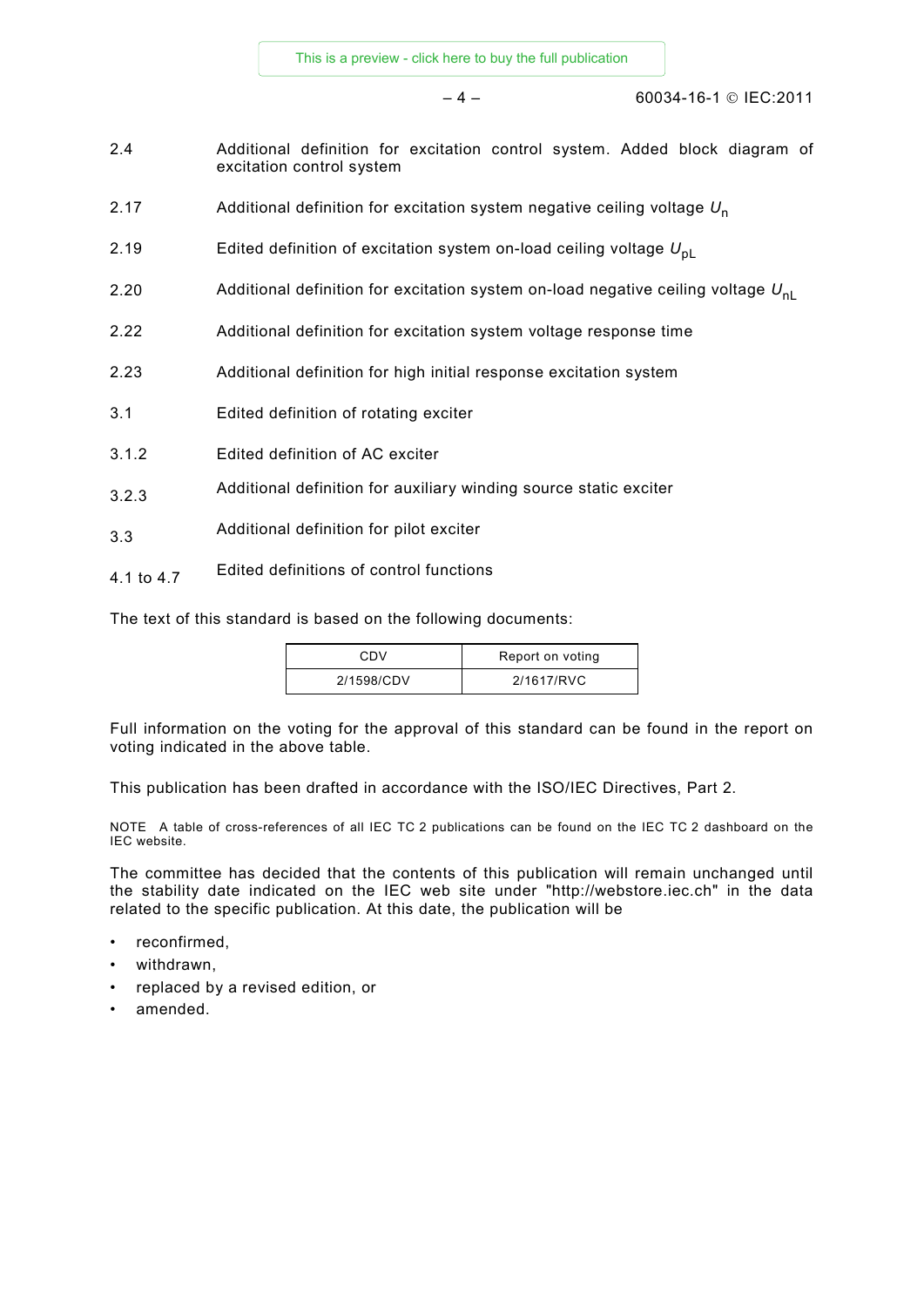60034-16-1 © IEC:2011 – 5 –

# **ROTATING ELECTRICAL MACHINES –**

# **Part 16-1: Excitation systems for synchronous machines – Definitions**

#### **1 Scope**

This part of IEC 60034 defines terms applicable to the excitation systems of synchronous rotating electrical machines.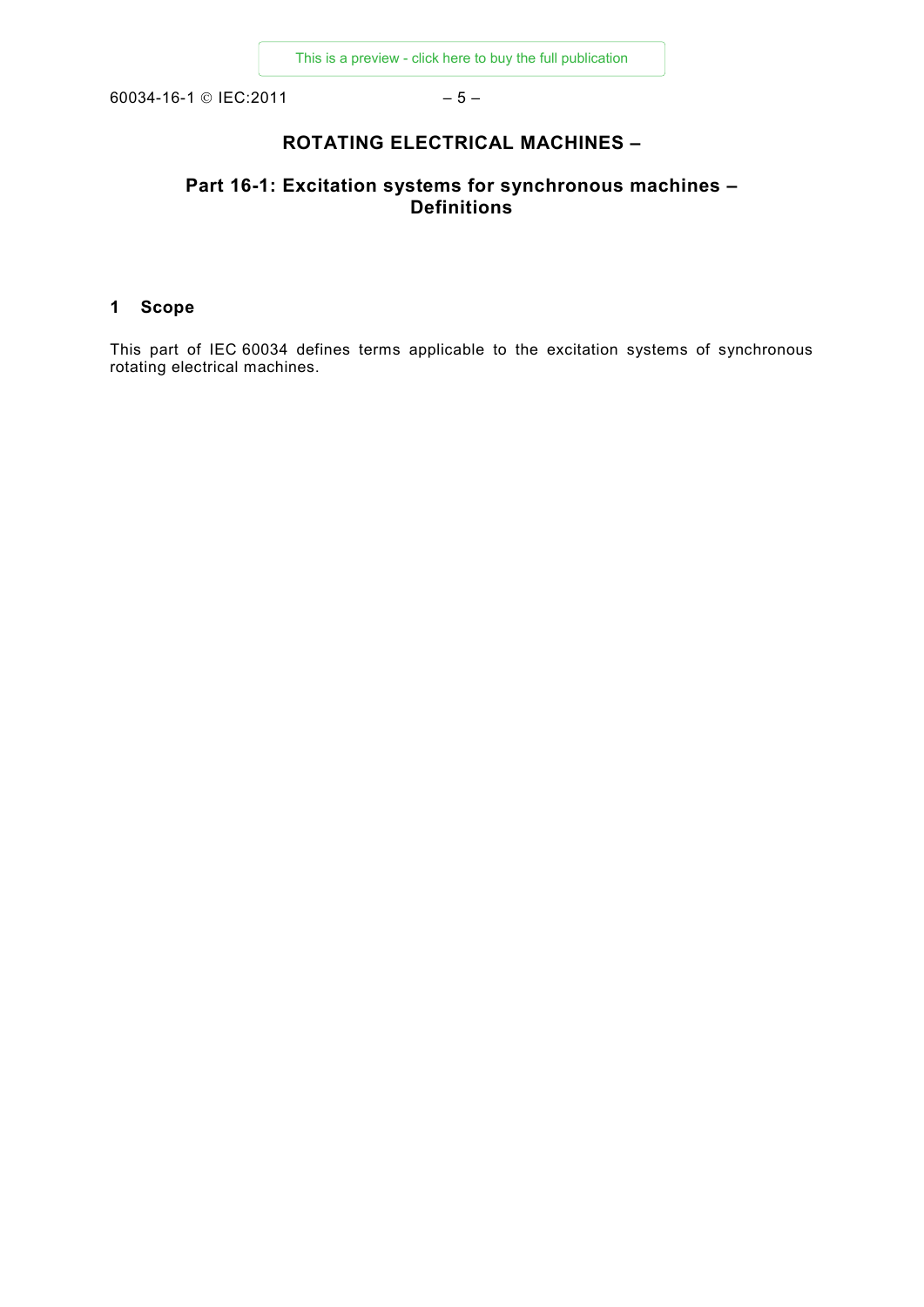– 12 – 60034-16-1 CEI:2011

# SOMMAIRE

| 2                                                                    |                                                                                                |  |  |
|----------------------------------------------------------------------|------------------------------------------------------------------------------------------------|--|--|
| 3 <sup>1</sup>                                                       |                                                                                                |  |  |
|                                                                      |                                                                                                |  |  |
|                                                                      |                                                                                                |  |  |
| Figure 1 - Schéma fonctionnel du système de commande d'excitation 16 |                                                                                                |  |  |
|                                                                      |                                                                                                |  |  |
|                                                                      | Figure 3 – Détermination du facteur de réponse nominal du système d'excitation, $V_{\rm e}$ 19 |  |  |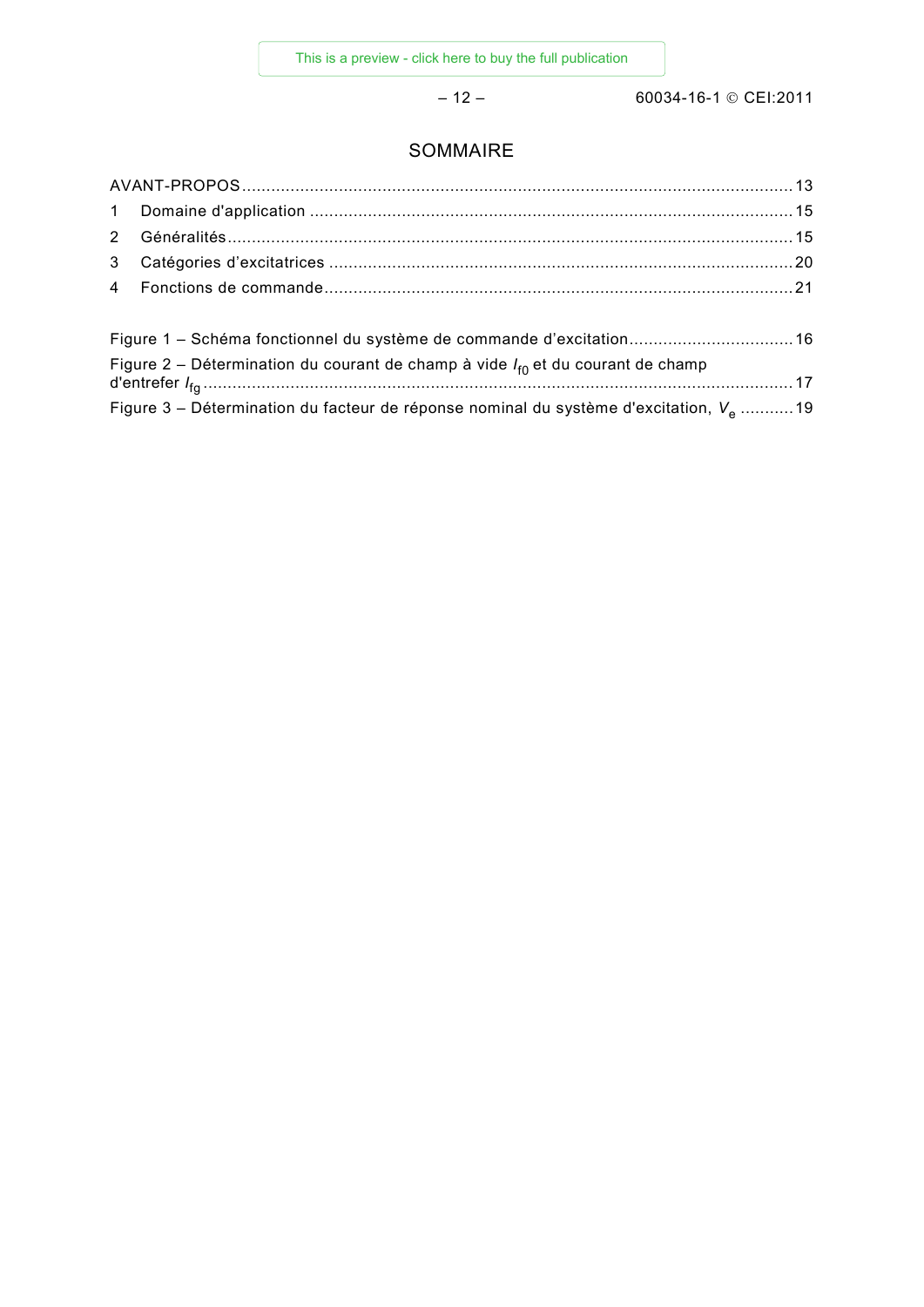$60034-16-1$  © CFI:2011 – 13 –

# COMMISSION ÉLECTROTECHNIQUE INTERNATIONALE \_\_\_\_\_\_\_\_\_\_\_\_

#### **MACHINES ÉLECTRIQUES TOURNANTES –**

#### **Partie 16-1: Systèmes d'excitation pour machines synchrones – Définitions**

#### AVANT-PROPOS

- 1) La Commission Electrotechnique Internationale (CEI) est une organisation mondiale de normalisation composée de l'ensemble des comités électrotechniques nationaux (Comités nationaux de la CEI). La CEI a pour objet de favoriser la coopération internationale pour toutes les questions de normalisation dans les domaines de l'électricité et de l'électronique. A cet effet, la CEI – entre autres activités – publie des Normes internationales, des Spécifications techniques, des Rapports techniques, des Spécifications accessibles au public (PAS) et des Guides (ci-après dénommés "Publication(s) de la CEI"). Leur élaboration est confiée à des comités d'études, aux travaux desquels tout Comité national intéressé par le sujet traité peut participer. Les organisations internationales, gouvernementales et non gouvernementales, en liaison avec la CEI, participent également aux travaux. La CEI collabore étroitement avec l'Organisation Internationale de Normalisation (ISO), selon des conditions fixées par accord entre les deux organisations.
- 2) Les décisions ou accords officiels de la CEI concernant les questions techniques représentent, dans la mesure du possible, un accord international sur les sujets étudiés, étant donné que les Comités nationaux de la CEI intéressés sont représentés dans chaque comité d'études.
- 3) Les Publications de la CEI se présentent sous la forme de recommandations internationales et sont agréées comme telles par les Comités nationaux de la CEI. Tous les efforts raisonnables sont entrepris afin que la CEI s'assure de l'exactitude du contenu technique de ses publications; la CEI ne peut pas être tenue responsable de l'éventuelle mauvaise utilisation ou interprétation qui en est faite par un quelconque utilisateur final.
- 4) Dans le but d'encourager l'uniformité internationale, les Comités nationaux de la CEI s'engagent, dans toute la mesure possible, à appliquer de façon transparente les Publications de la CEI dans leurs publications nationales et régionales. Toutes divergences entre toutes Publications de la CEI et toutes publications nationales ou régionales correspondantes doivent être indiquées en termes clairs dans ces dernières.
- 5) La CEI elle-même ne fournit aucune attestation de conformité. Des organismes de certification indépendants fournissent des services d'évaluation de conformité et, dans certains secteurs, accèdent aux marques de conformité de la CEI. La CEI n'est responsable d'aucun des services effectués par les organismes de certification indépendants.
- 6) Tous les utilisateurs doivent s'assurer qu'ils sont en possession de la dernière édition de cette publication.
- 7) Aucune responsabilité ne doit être imputée à la CEI, à ses administrateurs, employés, auxiliaires ou mandataires, y compris ses experts particuliers et les membres de ses comités d'études et des Comités nationaux de la CEI, pour tout préjudice causé en cas de dommages corporels et matériels, ou de tout autre dommage de quelque nature que ce soit, directe ou indirecte, ou pour supporter les coûts (y compris les frais de justice) et les dépenses découlant de la publication ou de l'utilisation de cette Publication de la CEI ou de toute autre Publication de la CEI, ou au crédit qui lui est accordé.
- 8) L'attention est attirée sur les références normatives citées dans cette publication. L'utilisation de publications référencées est obligatoire pour une application correcte de la présente publication.
- 9) L'attention est attirée sur le fait que certains des éléments de la présente Publication de la CEI peuvent faire l'objet de droits de brevet. La CEI ne saurait être tenue pour responsable de ne pas avoir identifié de tels droits de brevets et de ne pas avoir signalé leur existence.

La Norme internationale CEI 60034-16-1 a été établie par le comité d'études 2 de la CEI: Machines tournantes.

Cette deuxième édition annule et remplace la première édition, parue en 1991, dont elle constitue une révision technique.

Les principales modifications techniques par rapport à l'édition précédente sont les suivantes: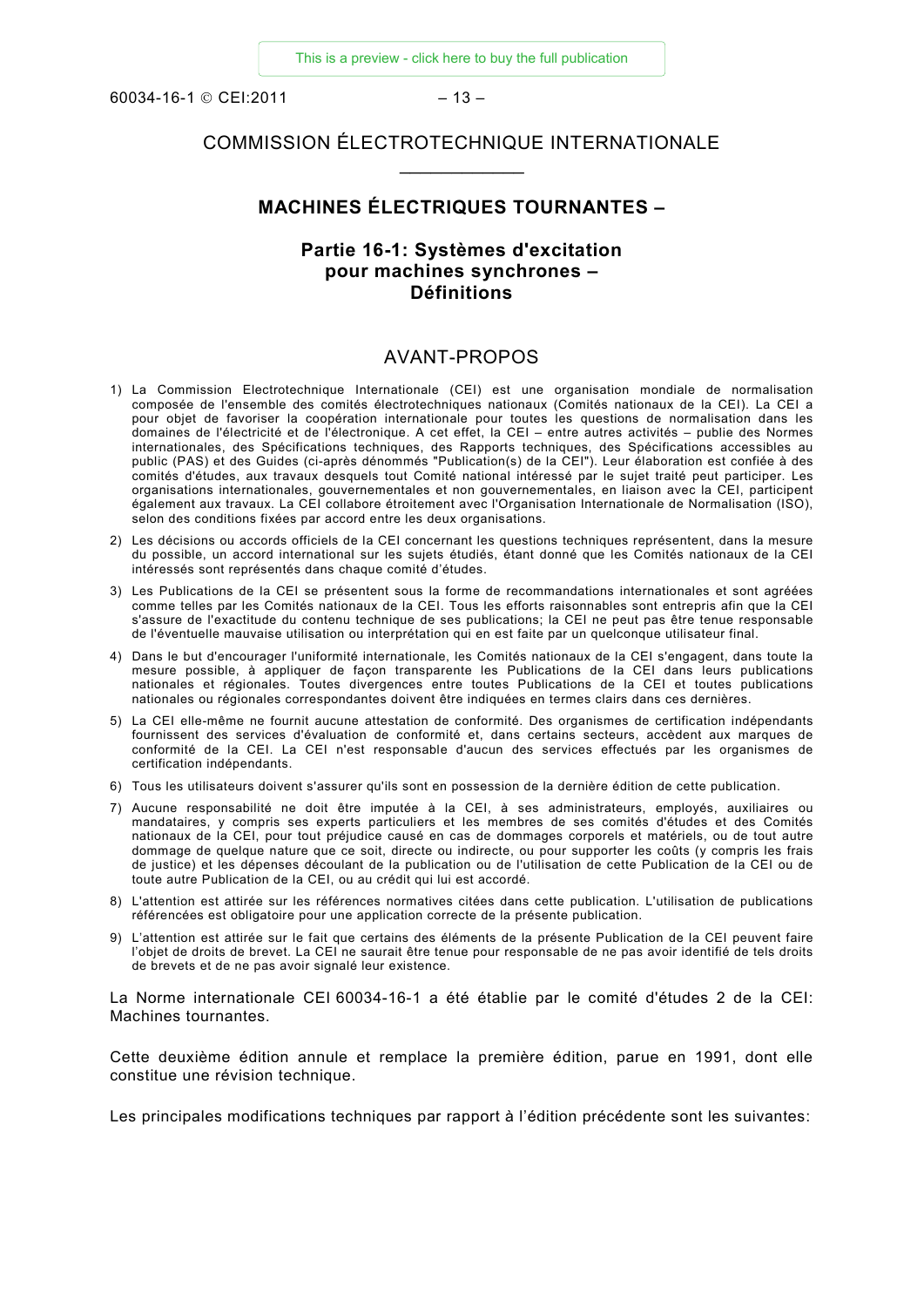$-14 - 60034-16-1 \odot \text{CE}$ 

| Article ou<br>paragraphe | <b>Modifications</b>                                                                                                                         |
|--------------------------|----------------------------------------------------------------------------------------------------------------------------------------------|
| 2.1.1                    | Définition supplémentaire relative au système d'excitation numérique                                                                         |
| 2.1.2                    | Définition supplémentaire relative au système d'excitation réversible                                                                        |
| 2.3                      | Modification rédactionnelle de la définition de la commande d'excitation                                                                     |
| 2.4                      | Définition supplémentaire relative au système de commande d'excitation;<br>ajout d'un schéma fonctionnel du système de commande d'excitation |
| 2.17                     | Définition supplémentaire relative à la tension de plafond négative $U_n$ du<br>système d'excitation                                         |
| 2.19                     | Modification rédactionnelle de la définition de la tension de plafond en charge<br>$U_{\text{pl}}$ du système d'excitation                   |
| 2.20                     | Définition supplémentaire relative à la tension de plafond négative en charge<br>$U_{\text{nl}}$ du système d'excitation                     |
| 2.22                     | Définition supplémentaire relative au temps de réponse en tension du<br>système d'exitation                                                  |
| 2.23                     | Définition supplémentaire relative au système d'excitation avec réponse<br>initiale élevée                                                   |
| 3.1                      | Modification rédactionnelle de la définition de l'excitatrice tournante                                                                      |
| 3.1.2                    | Modification rédactionnelle de la définition de l'excitatrice à courant alternatif                                                           |
| 3.2.3                    | Définition supplémentaire relative à l'excitatrice statique à source<br>d'enroulement auxiliaire                                             |
| 3.3                      | Définition supplémentaire relative à l'excitatrice pilote                                                                                    |
| $4.1.\dot{a} 4.7$        | Modification rédactionnelle des définitions des fonctions de commande                                                                        |

Le texte de cette norme est issu des documents suivants:

| CDV        | Rapport de vote |
|------------|-----------------|
| 2/1598/CDV | 2/1617/RVC      |

Le rapport de vote indiqué dans le tableau ci-dessus donne toute information sur le vote ayant abouti à l'approbation de cette norme.

Cette publication a été rédigée selon les Directives ISO/CEI, Partie 2.

NOTE Un tableau des correspondances entre toutes les publications du comité d'études 2 de la CEI figure sur la page d'accueil du CE 2 de la CEI, sur le site web de la CEI.

Le comité a décidé que le contenu de cette publication ne sera pas modifié avant la date de stabilité indiquée sur le site web de la CEI sous "http://webstore.iec.ch" dans les données relatives à la publication recherchée. A cette date, la publication sera

- reconduite,
- supprimée.
- remplacée par une édition révisée, ou
- amendée.